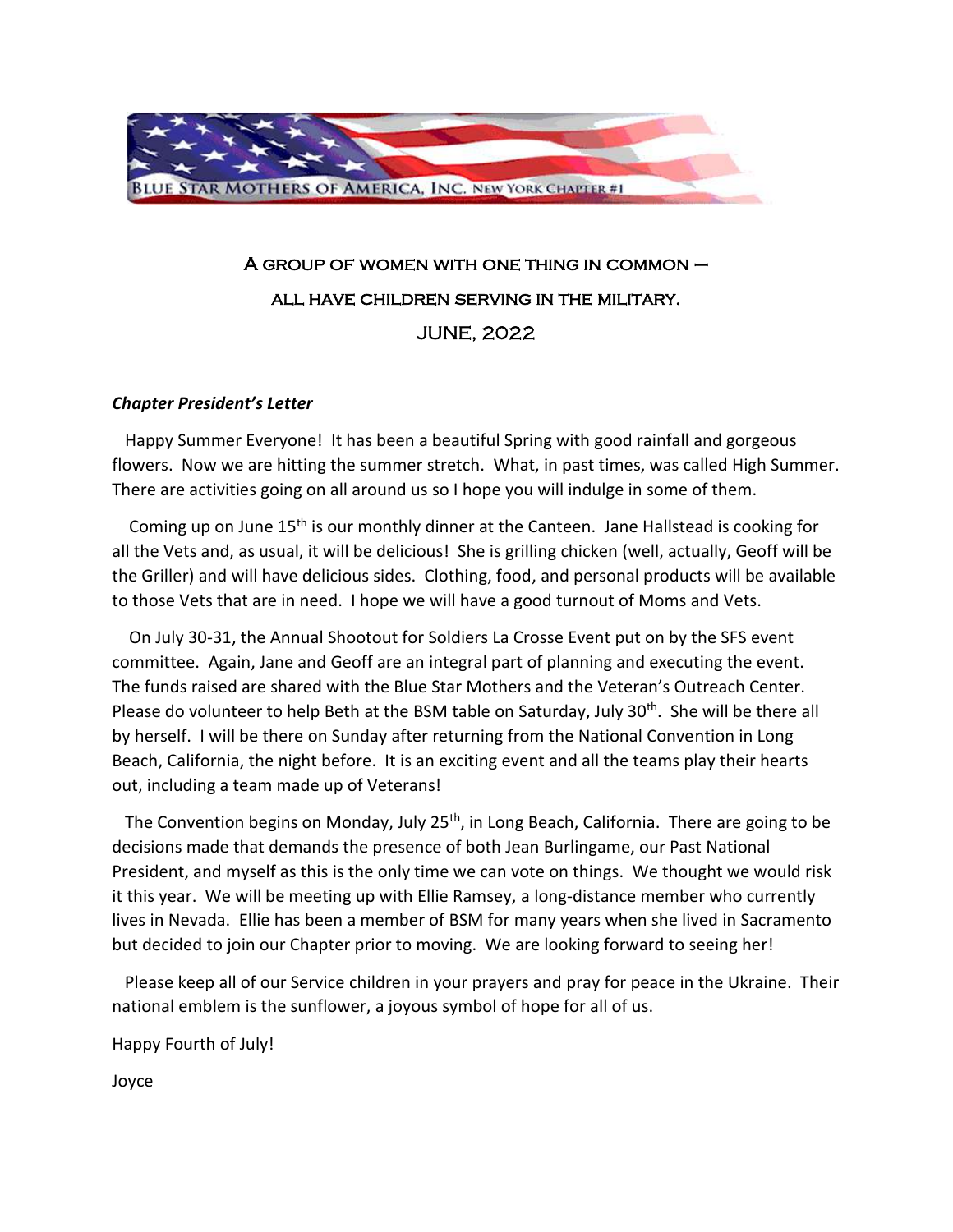**Results from elections held on October 9, 2021 Blue Star Mothers - New York #1 Elected Executive Board for 2021-2022** President – Joyce Mader 1st Vice President - Nancy Bardeen 2<sup>nd</sup> Vice President – Linda Green 3 rd Vice President – Valerie Haynes Recording Secretary – Peg McCarthy Financial Secretary - Bobbie Metcalfe Treasurer – Beth Olson

The following positions are appointed. Corresponding Secretary – shared by Jean Burlingame and Bobbie Metcalfe Chaplain – Nancy Bardeen Historian – Jane Hallstead Parliamentarian – Peg McCarthy Patriotic Instructor – Ann Wido Sgt. at Arms – Linda Green

As of March 4<sup>th</sup>, 2022, there are 39 moms and as of November, 2021, there are 44 associate members.

\_\_\_\_\_\_\_\_\_\_\_\_\_\_\_\_\_\_\_\_\_\_\_\_\_\_\_\_\_\_\_\_\_\_\_\_\_\_\_\_



At the April 9<sup>th</sup> meeting, Moms attending put together Easter baskets for our Vets!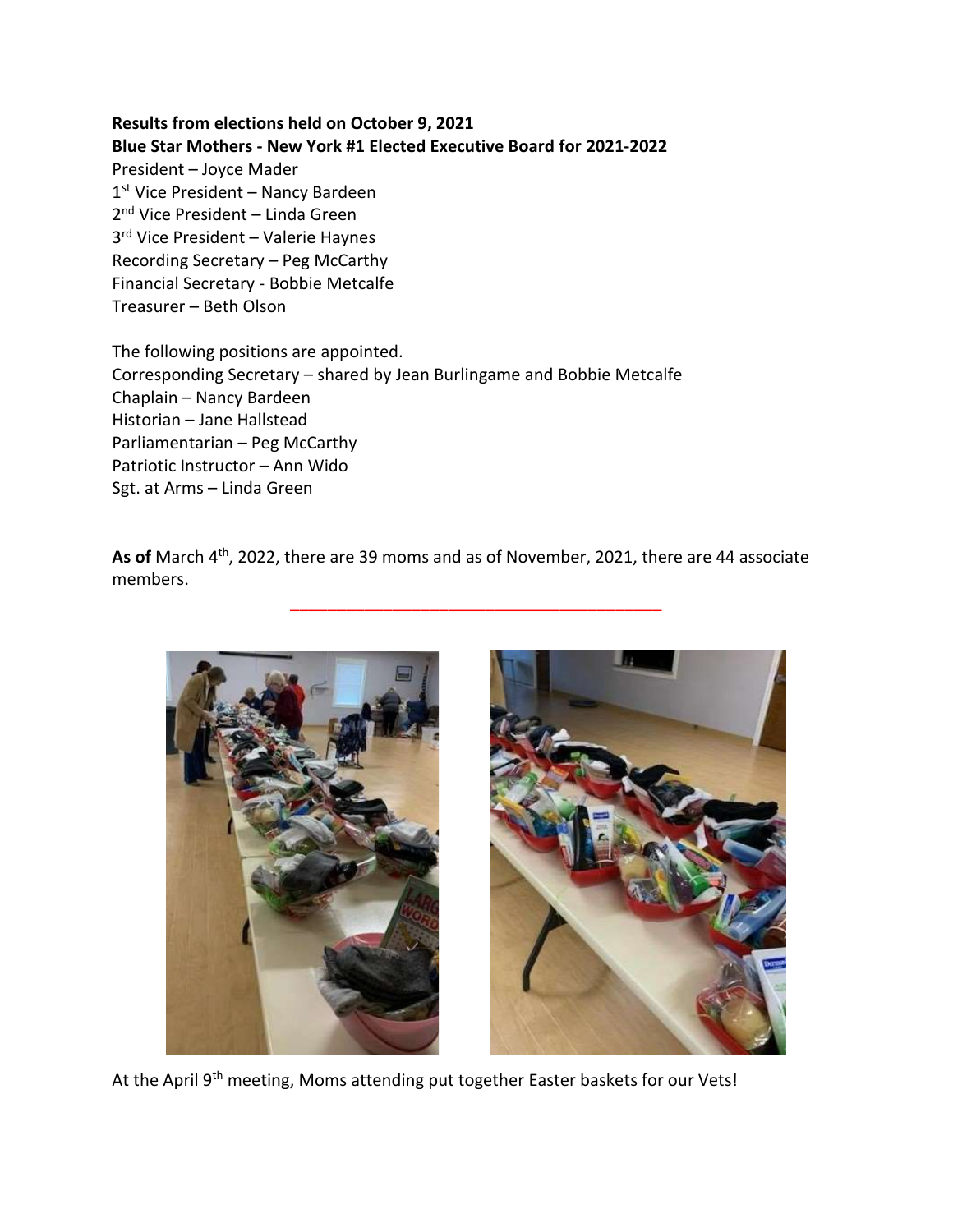The Chicken BBQ fundraiser on Saturday, May 14<sup>th</sup>, went extremely well!!! We sold all but 39 of the chickens, nearly all the bake sale table, and a few donations! Val H did a great job of organizing everything with Grove Brothers. Set up was at 9AM. By 10:30, the delicious smells started drawing people to our tent. They browsed our dessert selection till 11AM when the first chickens came off the grill.

Thanks to everyone who donated baked goods, volunteered to help, and to Grove Boys. The guys that cooked the chicken, salt potatoes, coleslaw, and very nice rolls with butter. All was grand. Bobbie should have the numbers soon.

\_\_\_\_\_\_\_\_\_\_\_\_\_\_\_\_\_\_\_\_\_\_\_\_\_\_\_\_\_\_

Share and spread the word! VVA Chapter #803 Elmira, NY is hosting the Traveling Vietnam Wall Memorial at Elmira's Eldridge Park June 29 through July 4, 2022. Anyone wishing to donate time or funds to the event or questions on signing up please contact Marty Chalk (607)426-5819, Coordinator. For Reading of the Names contact John or Mary Burin at 607-731-5328, and for volunteer opportunities contact Mary Burin 607-731-5328. Submitted by Michael Murphy, Chemung County DVA

\_\_\_\_\_\_\_\_\_\_\_\_\_\_\_\_\_\_\_\_\_\_\_\_\_\_\_\_\_\_\_

*The garden at the Canteen is flourishing, thanks to Beth, Mike, and all their efforts to tidy it up. We have peonies, roses, Lily of the Valley, hostas, as well as a myriad of other plants to make the garden a joy to behold.*

*There will not be a NY#1 meeting till September, but there will still be dinners once a month at the Canteen. Dinner for June is set. Val, Bobbie, and Joyce will be making dinner for July. Please contact Linda if you can handle the following months. You only have to prepare for about 20 people.*

*There is patriotic bunting up on the porch of the Canteen and it looks great! The neighbor next door mows the front lawn of the Canteen when he mows his own. His Dad is a Marine Viet Nam Vet and actually owns the house. This is very kind and we are grateful.* 

## **Ongoing BSMA NY#1 Fundraisers**

*Window car clings are available for all military branches. Contact Bobbie at 585-200-0121 for more information on other items and to order.* 

*Keep collecting those used cell phones and toner cartridges (URGENT NEED) from your printers. Also, any scrap metal, wire, old stoves, refrigerators, or other metal items are needed. We get cash for them! Please contact Bobbie Metcalfe.*